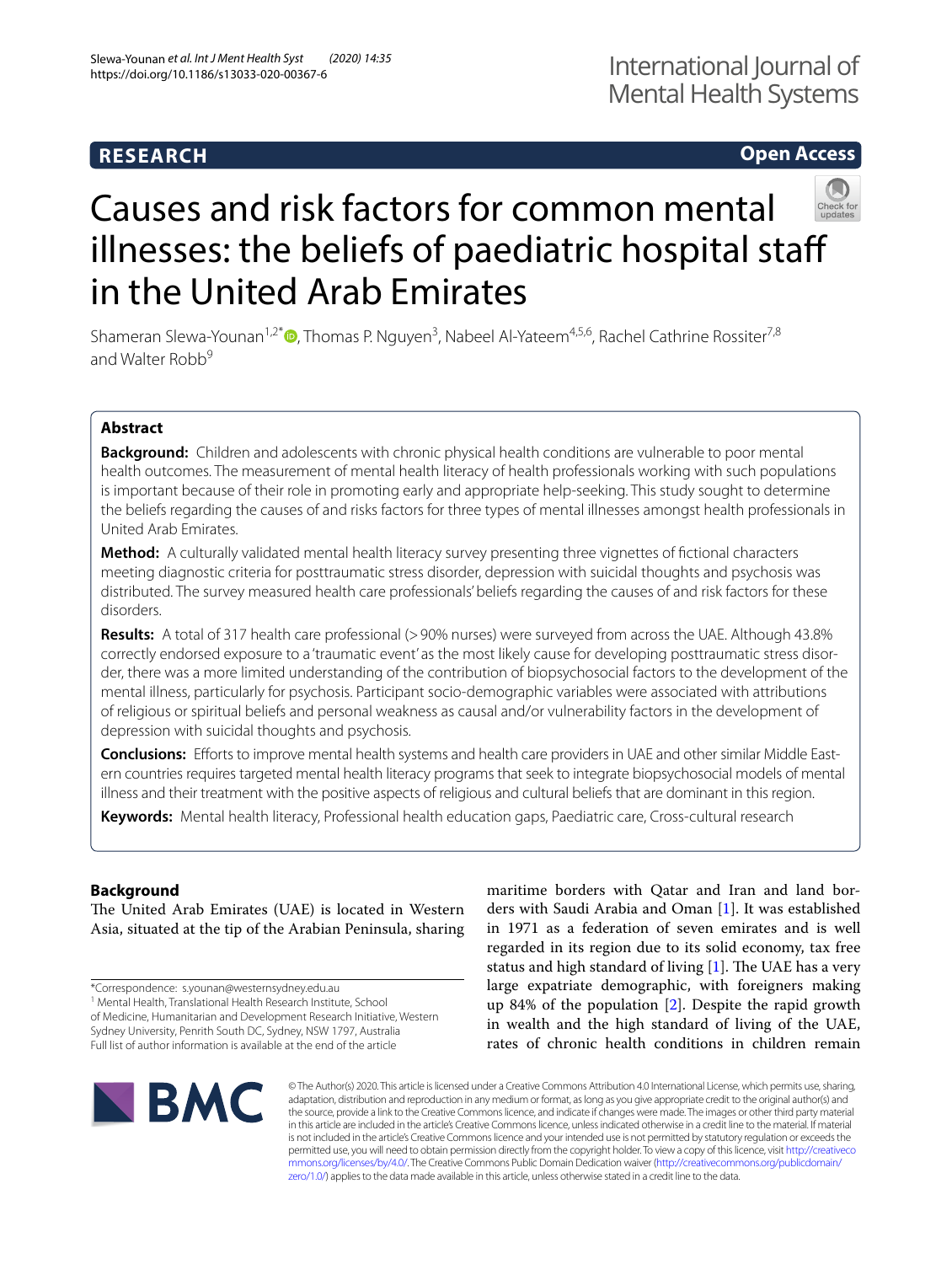problematic and this is particularly relevant in a country where approximately 35% of its total population are aged between 0 and 24 years [[3\]](#page-14-2).

Children and adolescents with chronic physical health conditions face multiple challenges such as prolonged periods of poor health and repeated hospitalisations [\[3](#page-14-2)]. This often leads to impairments in educational and social functioning and can be associated with poor mental health outcomes such as anxiety and depressive conditions. If left undiagnosed and untreated, these psychiatric conditions can continue into adulthood, leading to longterm reductions in quality of life [[4\]](#page-14-3).

Eapen et al. found that that more than two-ffths of Emirati children presenting to a primary care provider in Al Ain had a diagnosed mental illness [[5](#page-14-4)]. However, only 1.1% of the sample presented to their general practitioner primarily for their psychiatric symptoms. Most concerningly, in a separate study, only 38% of parents in a sample of UAE citizens stated that they would seek specialist mental health care if their children or family member was developing a psychiatric problem [[6](#page-15-0)]. In the Arab culture, having a mental illness remains stigmatised and helpseeking behaviours are often viewed as bringing shame on the family and the afected person may be attributed to a weakness in one's faith  $[7]$  $[7]$ . This reluctance to seek professional help is exacerbated by the acceptability of non-professional traditional sources of help such as religious advice as the first option for support. The shortage of qualifed mental health clinicians further infuences decisions to seek medical support [[7\]](#page-15-1).

Help-seeking behaviour in the Emirati paediatric population is largely shaped and arguably hindered by parental perceptions and attitudes [[6\]](#page-15-0). More importantly, children with psychological problems will often present with somatic and physical symptoms as the expression of emotional distress is not common in the Arab culture [[6,](#page-15-0) [7](#page-15-1)]. Thus, there is a strong imperative for health professionals in the UAE to demonstrate adequate *mental health literacy* to enable them to identify and support children with comorbid chronic health conditions and mental illness, in a context characterised by the interaction of complex cultural nuances.

Mental health literacy (MHL) refers to the, "knowledge and beliefs about mental disorders which aid their recognition, management or prevention" [[8\]](#page-15-2). Research has shown that increased knowledge about mental illness and the understanding of where to seek help and treatment can promote early identifcation, increase the use of mental health services and improve mental health outcomes [[9\]](#page-15-3). Al-Yateem et al. previously noted that problem recognition and the ability to identify appropriate, evidence-based interventions was limited in a sample of paediatric hospital staff in the UAE  $[3]$  $[3]$ . For example,

when presented with a vignette describing posttraumatic stress disorder (PTSD), only 47% of the sample correctly identifed the problem described and only 54.3% were able to recognise psychosis [\[3](#page-14-2)].

Another potentially important aspect of MHL is the impact of the clinicians' knowledge and beliefs concerning risk factors and causes of mental illnesses. Evidence suggests that knowledge of causes of mental illness and cultural beliefs may play a role in help-seeking behaviour [[10\]](#page-15-4), although there is limited knowledge in this regard particularly within the UAE context. The Western understanding of risk factors for and causes of mental illness are encompassed within the biopsychosocial model. This model views the causation of disease as a complex interaction between biological (e.g. genetic, biochemical), psychological (e.g. developmental experiences, personality style) and social (e.g. family and cultural) factors, with treatment approaches often addressing these dynamic infuences [[11](#page-15-5)].

Whilst this model underpins the current approach to treating mental illness in Westernised countries, there is a wider acceptance of the practice in the Arab world of seeking advice from religious faith healers (Mattawa) before asking for professional help. The Mattawa may not necessarily use medical or psychological frameworks for treatment but may instead recite prayers from the Qur'an or elicit traditional medicine to drive the 'evil spirits' or the 'evil eye' away  $[7]$  $[7]$ . This stems from a belief that one of the causes of mental illness may be possession by an unhelpful jinn (spirit being) taking over one's life [\[12](#page-15-6)]. Recognising this, researchers are increasingly calling for mental health systems to consider the impact of religious beliefs on the management of mental illness and to consider how spirituality and religion can be incorporated into psychotherapeutic practices in order to ensure treat-ment is acceptable and effective [\[13](#page-15-7)].

Given the cultural diversity of the UAE's expatriate population, developing an understanding of paediatric health staff knowledge of the causes of and risk factors for developing mental illness is important. Such information is vital to inform the development of culturally sensitive health promotion training to support these healthcare professionals in recognising and appropriately dealing with children who may be showing signs of mental illness.

With these considerations in mind and noting the paucity of the relevant literature, no specific directional hypotheses were postulated. Instead, we were interested in developing an evidence base on the MHL of paediatric hospital staff with regards to their beliefs concerning the causes of and the risks factors associated with three mental illness, namely, PTSD, depression with suicidal thoughts and psychosis. However,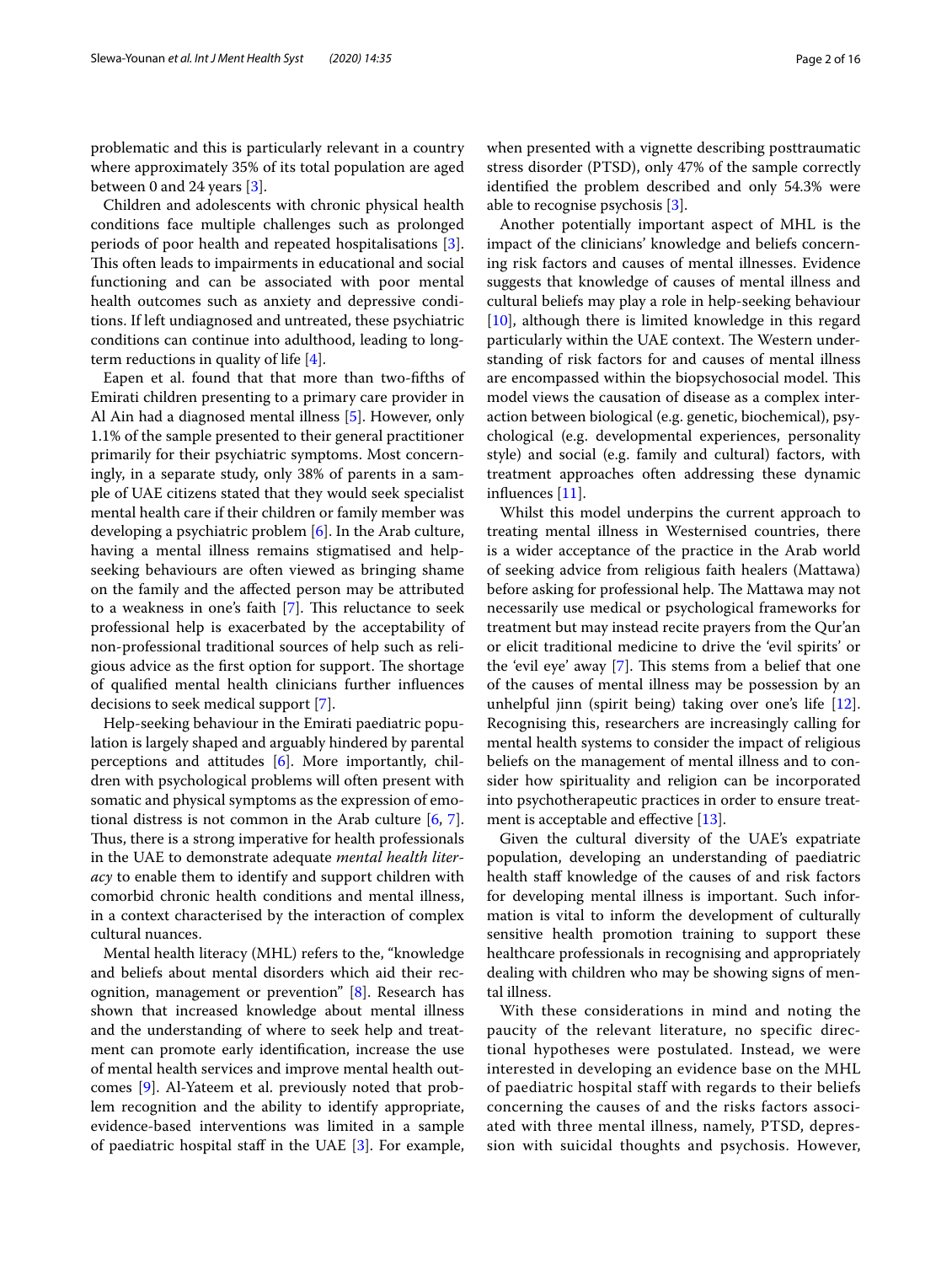categorisation using the biopsychosocial model approach was used to frame the causal factors in order to highlight the domains more strongly endorsed by participants.

# **Methods**

# **Study design and participant recruitment**

A cross-sectional approach utilising participants recruited via convenience sampling of the total accessible population was undertaken. Of the 104 hospitals in the UAE, a total of 71 private hospitals were excluded from the final sample as access to their staff was refused. The remaining 33 government hospitals were sites either managed by the government or by independent authorities such as the Health Authority of Abu Dhabi, and the Dubai Health Authority. Of these hospitals, the main providers of paediatric care in each emirate  $(n = 13)$  were identified and contacted to access potential participants. Ethics approval to conduct this study was gained from seven hospitals, representing the following six emirates: Sharjah  $(n = 1)$ ; Dubai  $(n = 2)$ ; Abu Dhabi  $(n = 1)$ ; Ajman  $(n = 1)$ ; Ras Al-Khaimah  $(n = 1)$ ; and Umm Al-Quwain  $(n = 1)$ . The remaining emirate (Fujairah) makes up a small proportion of the total UAE population.

Nurses and doctors who provide care for children from these seven hospitals were invited to participate in the study. Each hospital had a liaison person who would distribute and collect either an online or paperbased questionnaire, according to the preference of the participating hospitals. As this process was centrally administered, we could not accurately determine the number of staff members who were given a copy of the questionnaire. However, we estimate that there were a maximum of 1400 doctors and nurses in total that are employed in the participating paediatric hospital units. In total, 379 healthcare professionals responded to the survey, giving a minimum response rate of 27% (if all 1400 staff received either a hard copy or online questionnaire.) Of these 379 responses, 324 had responded to at least one of the clinical MHL vignettes. Although response rates were not consistent across all hospitals, the majority of responses came from the largest hospitals. Moreover, nurses made up a significantly greater proportion of responses in comparison to medical staff. However, the final sample is representative of the broad socioeconomic demographic of the UAE population and healthcare system, sans private hospitals.

# **Measures**

# *MHL survey*

The survey used was modelled off the MHL survey reported by Jorm et al. [[8\]](#page-15-2) and later adapted in Slewa-Younan et al. [[14\]](#page-15-8), following permission from those authors. The vignettes in the MHL questionnaire used were further modifed for this study by authors NA and RR, following consensus that the vignettes would be culturally valid and refective of diagnostic criteria for the three disorders as stipulated in the Diagnostic and Statistical Manual of Mental Disorders (DSM) Fifth Edition [[15\]](#page-15-9). More specifically, the names in the vignettes were changed to Arabic names (i.e., Miriam, Abdul, and Saed) and certain phrases were amended (e.g., "Reading Bible" was changed to "Reading Koran or Bible" and "Talking with priest" to "Talking with religious person or priest"). The survey was kept in English despite Arabic being the official language of the UAE as English is commonly spoken by all healthcare professionals in the Emirati health system. Using Arabic would have excluded a large number of expatriate healthcare professionals who would not have been able to complete the survey otherwise. The questionnaire was then piloted with 12 fnal-year Bachelor of Health Science (Nursing) students to determine cultural acceptability. These students were representative of the cultural and linguistic diversity of the study's target population study (i.e., Arabic, Indian, and Filipino). Following this pilot testing, no further changes were required.

The three case vignettes used in the questionnaire were all fictional characters. The first (Miriam) suffered from PTSD, the second (Abdul) experienced depression with suicidal thoughts, and the third (Saed) displayed psychotic symptomatology. Following each vignette, participants were frstly asked, 'How likely do you think each of the following is to be a factor in this sort of problem developing in anybody?' Participants were presented with a number of possible causes that included biological, social or psychological causes e.g. 'genetic or inherited', 'coming from a worn torn country' or 'family problems'. From these causes, participants were asked to rate each of the mentioned items as 'very likely', 'likely', 'not likely' or 'depends/don't know'. They were then asked to select the option that they believed was 'most likely' to be the cause for the condition. Participants were also asked about the risk factors for developing a problem like the ones described in each of the vignettes. They were asked 'Do you think each of the following people would be 'very likely', 'likely', 'not likely' or 'depends/don't know' to develop a problem like (Miriam/Abdul/Saed)'s?' They were then asked to select the option that they believed was 'most likely' to increase vulnerability (risk factor) for the conditions. Sixteen options were presented such as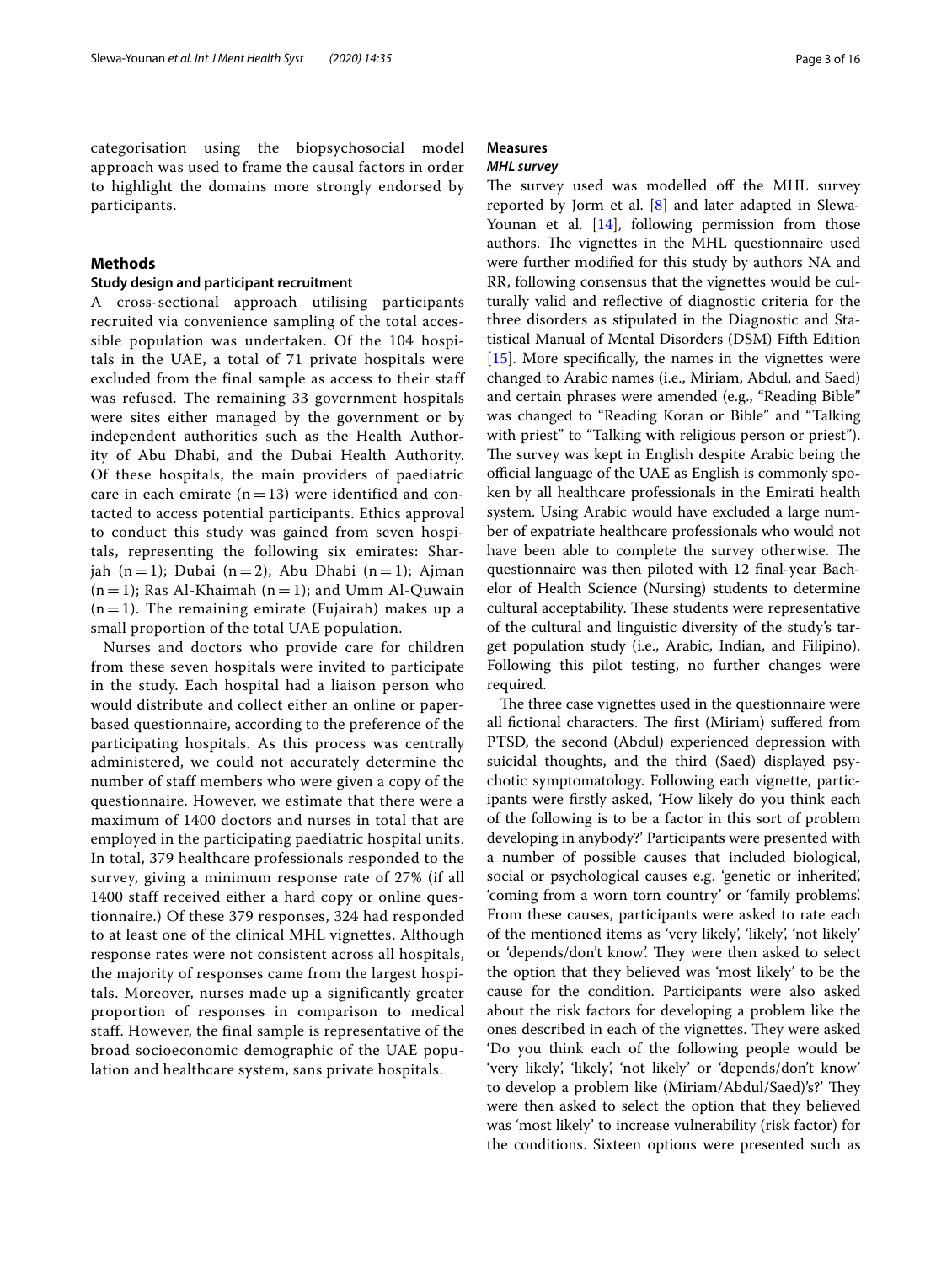'those unemployed', 'women' and 'people who are single/ or on their own'. It should be noted that when participants were considering possible causes and risk factors for the psychosis vignette (Saed) an additional option of 'use of forbidden drugs' was provided, (this was not an option for the two other vignettes).

# **Statistical analyses**

Responses to causes and risks were recoded into 'likely' (this collapsed 'very likely' and 'likely), 'not likely', 'undecided' (this include 'depends' and 'don't know') and missing. Statistical analyses were used to compare the responses between vignettes. Specifcally, a test of proportions was used to compare the percentage of respondents selecting 'likely' for within each of the causes and risks. All signifcant p-values cited in these comparisons of proportions are after Bonferroni correction was applied. The influence of each of the socio-demographic factors (gender, age group, region of origin, years in UAE, language, qualifcations, and years of experience) on each of the causal and risk factors selected as 'likely' by participants was examined by logistic regression to gauge their efect in the presence of all other socio-demographics. Analyses were performed using the freely available R software version R  $x64$  3.5.2 [\[16\]](#page-15-10).

### *Missing values*

Missing responses to the likelihood of each cause or risk are shown as percentages in Tables [2](#page-6-0) and [3](#page-8-0). Where there were missing responses to the 'most likely' (one choice only) cause or risk, percentages were calculated from respondents only. The numbers of respondents are shown in the tables. As noted previously, in comparing the percentage of 'likely' causes and risks associated with the vignettes, the response category for the psychosis vignette "People who use drugs" was excluded because it did not apply to the other vignettes.

# **Ethics approval and consent to participate**

Ethics approval was obtained from the University of Sharjah Research Ethics Committee (REC, ref# REC-23- 11-15-46) and the research ethics committees of health services in the areas from which participants were drawn (DHA-ref# DSREC-12/2015-13; MOH-ref# R04). Return of the questionnaire was considered as evidence that respondents had consented to participate in the study.

# **Results**

A total of 379 healthcare professionals responded to the survey. From this total, 317 completed the PTSD vignette, 281 completed depression with suicidal thoughts vignette and 208 responded to the psychosis vignette. The majority of participants were nurses (92.9%); the remainder was medical doctors (7.1%). Most participants were females (90.7%) and aged 30–39 years (43.4%). A large proportion of participants were from the Indian sub-continent; followed by the Middle East, UAE nationals, South East Asia, and Africa; over one-third (38.3%) did not report their nationality. The main spoken languages were Arabic (37.2%) or an Indian language (35.9%), and 15.4% reported English as their mother tongue. A majority (58.5%) of nurse participants had a diploma-level qualifcation and 59.1% of participating medical doctors had at least a bachelor's degree. Finally, 83.1% of all participants had at least 5 years of experience, and 53.7% worked in outpatient departments (OPDs).

Participants' demographic characteristics according to completed MHL vignettes are presented in Table [1.](#page-4-0)

# **Causes beliefs**

Table [2](#page-6-0) presents the rates of endorsement for causal factors for each of the clinical vignettes.

When participants were asked to consider the clinical vignette of PTSD, the top three causal factors endorsed as 'likely' were 'experiencing a traumatic event' 'coming from a war torn country' and 'having a bad childhood'. In regards to depression with suicidal thoughts, the top three 'likely' factors were 'having a bad childhood', 'family problems' and 'having a parent or parents with psychological problems'. For the psychosis vignette 'family problems', 'having a parent or parents with psychological problems' and 'experiencing a traumatic event' were the top three causal factors endorsed as 'likely' to cause that type of mental illness. Interestingly, there were some consistency and diferences were noted when participants were asked to nominate the 'most likely' (only one choice allowed) cause for the each of the clinical vignettes. As previously noted, 'experiencing a traumatic event' was selected by 43.8% of participants as the top cause for the PTSD vignette indicating a strength of endorsement in this factor. In contrast, the lead cause for depression with suicidal thoughts 'family problems' was selected by 21.7% of participants. Of note was 'experiencing a traumatic event' selected by 18.6% as the top cause for psychosis.

# **Beliefs regarding vulnerability for developing PTSD, depression with suicidal thoughts and psychosis**

Table [3](#page-8-0) presents the rates of endorsement for the risk factors for development of each of the clinical vignettes.

Participants selected 'coming from a war-torn country', being 'unemployed' and 'people who are single or on their own' as the top three 'likely' risk factors to increase vulnerability to develop all three disorders of PTSD, depression with suicidal thoughts and psychosis. However, when asked to select only one risk factor some differences between vignettes emerged. For both the PTSD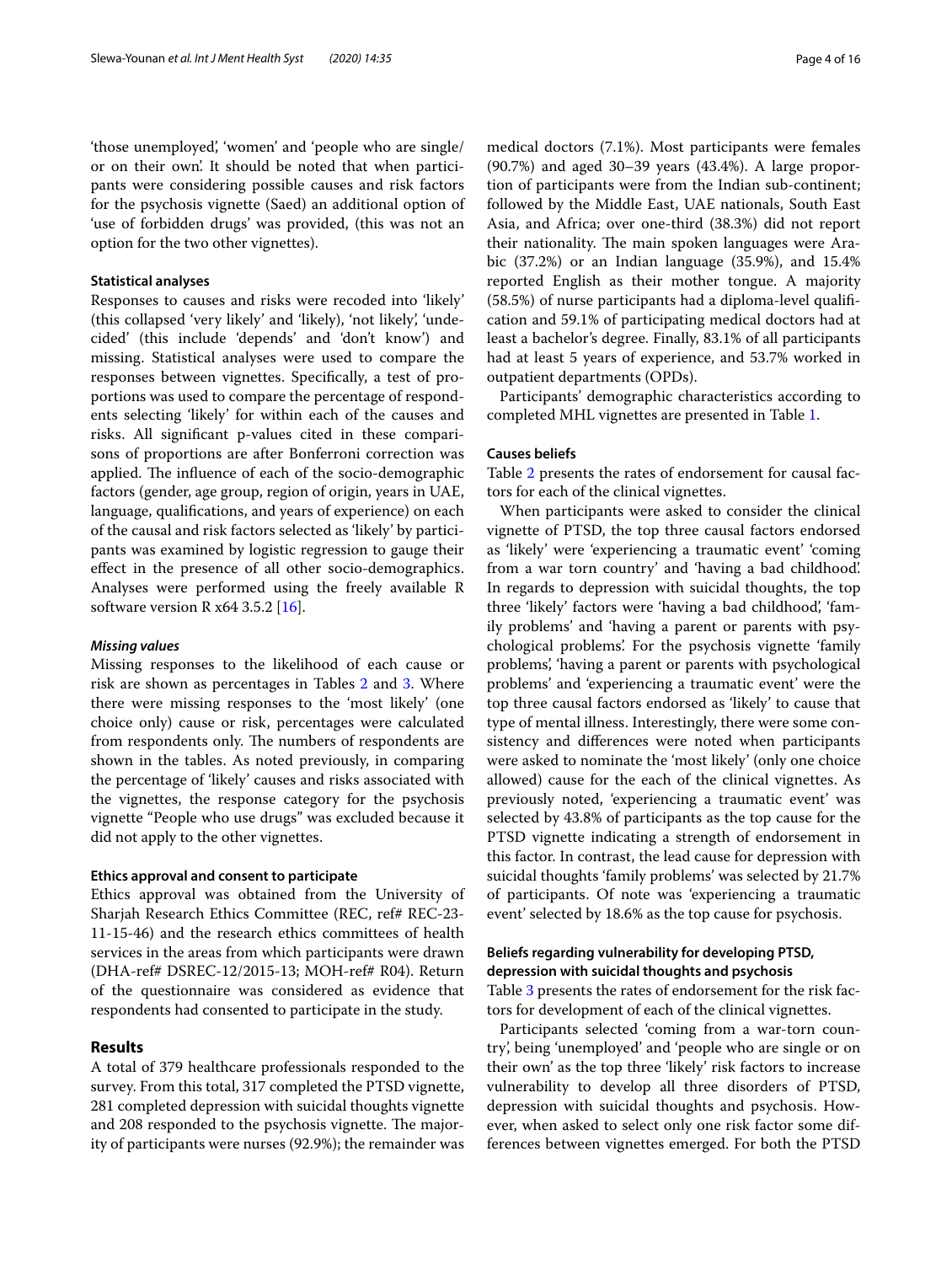# <span id="page-4-0"></span>**Table 1 Demographic characteristics of the study participants collapsed according the MHL surveys completed**

| All participants                    | <b>PTSD</b>    |      | thoughts       | Depression with suicidal | Psychosis      |         |
|-------------------------------------|----------------|------|----------------|--------------------------|----------------|---------|
|                                     | n              | $\%$ | n              | $\%$                     | n              | $\%$    |
|                                     | 317            | 100  | 281            | 100                      | 208            | 100     |
| Gender                              |                |      |                |                          |                |         |
| Female                              | 274            | 86.4 | 243            | 86.5                     | 181            | 87.0    |
| Male                                | 33             | 10.4 | 33             | 11.7                     | 25             | 12.0    |
| Missing                             | $10$           | 3.2  | 5              | 1.8                      | $\overline{2}$ | $1.0\,$ |
| Age group                           |                |      |                |                          |                |         |
| $20 - 29$                           | 79             | 24.9 | 64             | 22.8                     | 45             | 21.6    |
| $30 - 39$                           | 129            | 40.7 | 122            | 43.4                     | 98             | 47.1    |
| $40 - 49$                           | 74             | 23.3 | 69             | 24.6                     | 47             | 22.6    |
| $50 - 59$                           | 18             | 5.7  | 17             | $6.0\,$                  | 13             | 6.3     |
| $60+$                               | $\overline{2}$ | 0.6  | $\overline{2}$ | 0.7                      | $\sqrt{2}$     | $1.0\,$ |
| Missing                             | 15             | 4.7  | $\overline{7}$ | 2.5                      | 3              | 1.4     |
| Region                              |                |      |                |                          |                |         |
| Middle east                         | 40             | 12.6 | 37             | 13.2                     | 25             | 12.0    |
| A frica                             | 13             | 4.1  | 13             | 4.6                      | 9              | 4.3     |
| Sub-continent                       | 119            | 37.5 | 117            | 41.6                     | $98\,$         | 47.1    |
| South East Asia                     | 23             | 7.3  | 22             | 7.8                      | 19             | 9.1     |
| UAE                                 | 32             | 10.1 | 23             | 8.2                      | 12             | 5.8     |
| Missing                             | $90\,$         | 28.4 | 69             | 24.6                     | 45             | 21.6    |
| Years of residency in UAE           |                |      |                |                          |                |         |
| 9 or less                           | 81             | 25.6 | 80             | 28.5                     | 71             | 34.1    |
| $10 - 19$                           | 53             | 16.7 | 51             | 18.1                     | 39             | 18.8    |
| $20 - 29$                           | 40             | 12.6 | 35             | 12.5                     | 23             | 11.1    |
| $30+$                               | $40\,$         | 12.6 | 38             | 13.5                     | 30             | 14.4    |
| Missing                             | 103            | 32.5 | $77\,$         | 27.4                     | 45             | 21.6    |
| Language                            |                |      |                |                          |                |         |
| Arabic                              | 84             | 26.5 | 72             | 25.6                     | 47             | 22.6    |
| English                             | 35             | 11.0 | 34             | 12.1                     | 29             | 13.9    |
| India                               | 84             | 26.5 | 81             | 28.8                     | 67             | 32.2    |
| Philippines                         | $20\,$         | 6.3  | 19             | 6.8                      | 16             | $7.7\,$ |
| Other                               | 6              | 1.9  | $\overline{7}$ | 2.5                      | $\mathbf 0$    | $0.0\,$ |
| Missing                             | 88             | 27.8 | 68             | 24.2                     | 49             | 23.6    |
| Profession                          |                |      |                |                          |                |         |
| Medicine                            | $27\,$         | 8.5  | 14             | 5.0                      | 6              | $2.9\,$ |
| Nursing                             | 290            | 91.5 | 267            | 95.0                     | 202            | 97.1    |
| Qualification                       |                |      |                |                          |                |         |
| Nursing Diploma                     | 116            | 36.6 | 114            | 40.6                     | 85             | 40.9    |
| Nursing B.Sc.                       | 75             | 23.7 | 73             | 26.0                     | 65             | 31.3    |
| Nursing post-graduate qualification | 11             | 3.5  | 11             | $\overline{4}$           | $\,8\,$        | 3.9     |
| Medical B.Sc.                       | 13             | 4.1  | 3              | 1.1                      | $\overline{c}$ | 1.0     |
| Medical post-graduate qualification | 9              | 2.9  | $\,8\,$        | 2.8                      | $\overline{2}$ | $1.0\,$ |
| Other                               | $\mathbf{1}$   | 0.3  | $\overline{1}$ | 0.4                      | $\mathbf 0$    | $0.0\,$ |
| Missing                             | 92             | 29.0 | 71             | 25.3                     | $46\,$         | 22.1    |
| Years of experience                 |                |      |                |                          |                |         |
| $0 - 5$                             | 53             | 16.7 | 47             | 16.7                     |                |         |
| $5 - 10$                            | 81             | 25.6 | $70$           | 24.9                     | 55             | 26.4    |
| $10 - < 15$                         | 48             | 15.1 | 45             | 16.0                     | 35             | 16.8    |
|                                     |                |      |                |                          |                |         |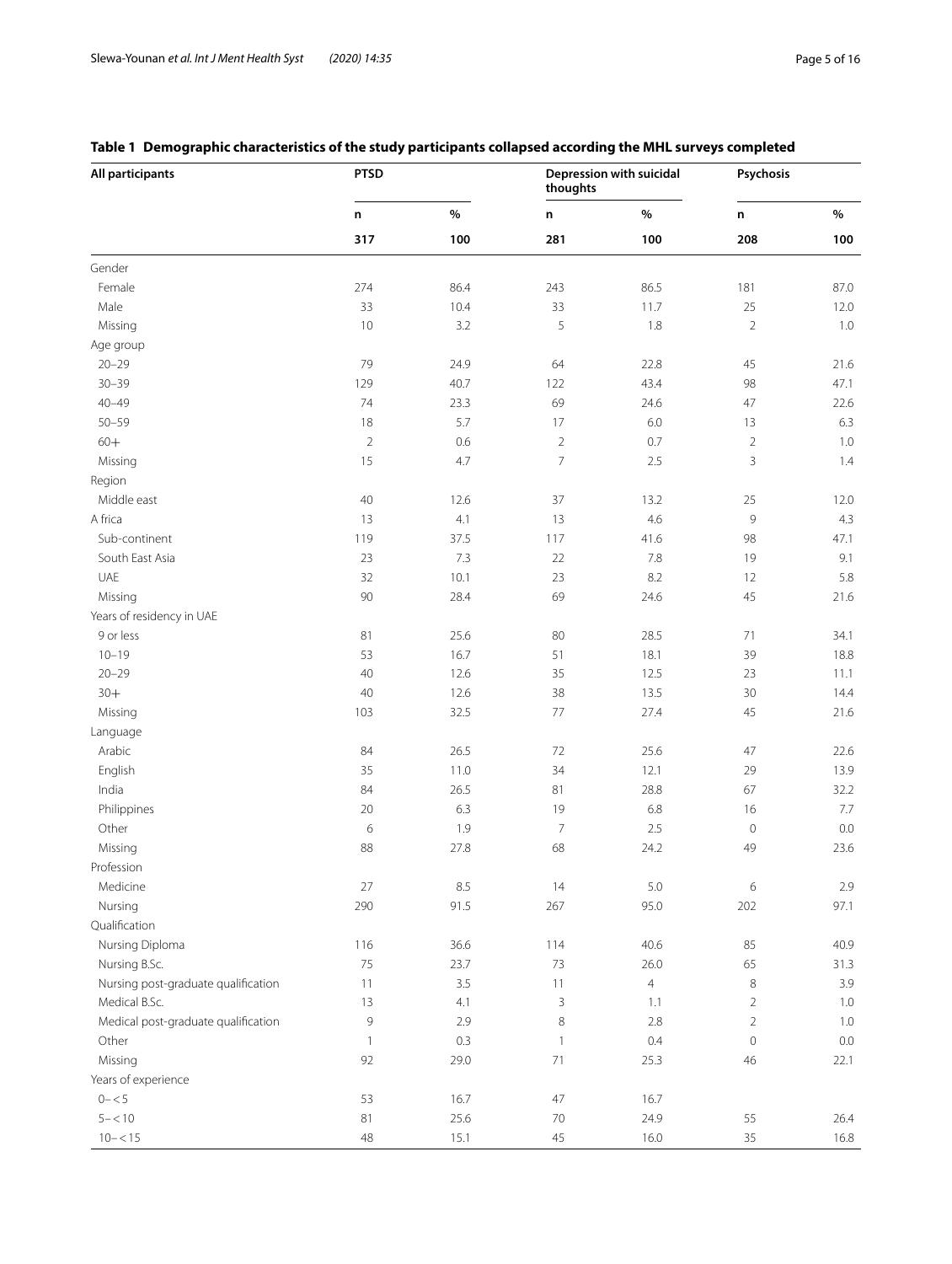| All participants              | <b>PTSD</b> |      | thoughts | Depression with suicidal | Psychosis |      |
|-------------------------------|-------------|------|----------|--------------------------|-----------|------|
|                               | n           | $\%$ | n        | $\%$                     | n         | $\%$ |
|                               | 317         | 100  | 281      | 100                      | 208       | 100  |
| $15 - 20$                     | 51          | 16.1 | 46       | 16.4                     | 31        | 14.9 |
| $20+$                         | 68          | 21.5 | 65       | 23.1                     | 46        | 22.1 |
| Missing                       | 16          | 5.0  | 8        | 2.8                      | 4         | 1.9  |
| Work setting                  |             |      |          |                          |           |      |
| <b>Emergency Department</b>   | 17          | 5.4  | 17       | 6.0                      | 14        | 6.7  |
| Outpatient Department         | 164         | 51.7 | 152      | 54.1                     | 125       | 60.1 |
| Pediatric wards               | 112         | 35.3 | 91       | 32.4                     | 52        | 25.0 |
| Pediatric Intensive care unit | 10          | 3.2  | 11       | 3.9                      | 9         | 4.3  |
| Missing                       | 14          | 4.4  | 10       | 3.6                      | 8         | 3.8  |

# **Table 1 (continued)**

and depression with suicidal thoughts vignettes 'born in war torn country' was by far the top risk factor selected by 60% and 30% of all participants respectively. However, for the psychosis vignette, being 'unemployed' was considered by 39.7% of participants as the 'most likely' factor to increasing vulnerability for this type of mental illness.

# **Associations between socio‑demographic characteristics on the selection of causes and risk factors to the three vignettes**

The logistic regression models found a small number of instances where a socio-demographic variable was signifcantly associated with the respondents' selection of likely cause or risk, when considered in the context of all other socio-demographic variables.

# *PTSD Vignette*

Respondents with a nursing background were more likely to endorse 'poor physical health' as a causal factor for the PTSD vignette than those from medical background  $(p=0.033)$ . However, those with more experience were more likely to select 'having a parent or parents with psychological problems' as cause for PTSD ( $p = 0.049$ ). With respect to risk factors, females were more likely to select 'those who are not very religious' as increasing vulnerability to PTSD ( $p=0.028$ ). Those who spoke Filipino compared with Arabic were more likely to select 'people with families' as a risk factor for development of PTSD  $(p=0.046)$ .

# *Depression with suicidal thoughts*

There was a significant increase in the selection of the causal factor 'the problem is destiny' for the depression vignette as respondents increased in age  $(p=0.041)$ . Those respondents who had resided in UAE for 10 years or longer were signifcantly more likely to select 'being a person with a weak character', 'having a parent with psychological problems', and 'experiencing a traumatic event' as causing depression ( $p=0.004$ ), ( $p=0.017$ ) and  $(p=0.034)$  respectively. People who spoke the Filipino were less likely than those who spoke Arabic to select 'coming from a war torn country' as a cause ( $p=0.038$ ). In terms of risk factors, doctors were signifcantly more likely than nurses to select 'being of Christian background' and 'those who are not very religious 'as increasing vulnerability for depression ( $p=0.032$ ) and  $(p=0.043)$  respectively. Finally, respondents with more experience were more likely to select 'people who are poor' as a risk factor for depression ( $p=0.030$ ). Those with more years of working experience were more likely to select 'people who are poor' as a risk factor for depression ( $p=0.030$ ).

# *Psychosis vignette*

With regards to the psychosis vignette, females were more likely to endorse 'experiencing a traumatic event' and 'family problems' as casual factors for psychosis than males ( $p=0.005$ ) and ( $p=0.005$ ). The belief that psychosis can be the result of the person having 'a weak character' decreased as experience levels increased  $(p=0.017)$ . Finally, those who were had resided in UAE for more than 10 years were more likely to endorse 'evil eye' as causal factor for psychosis ( $p=0.005$ ). Referring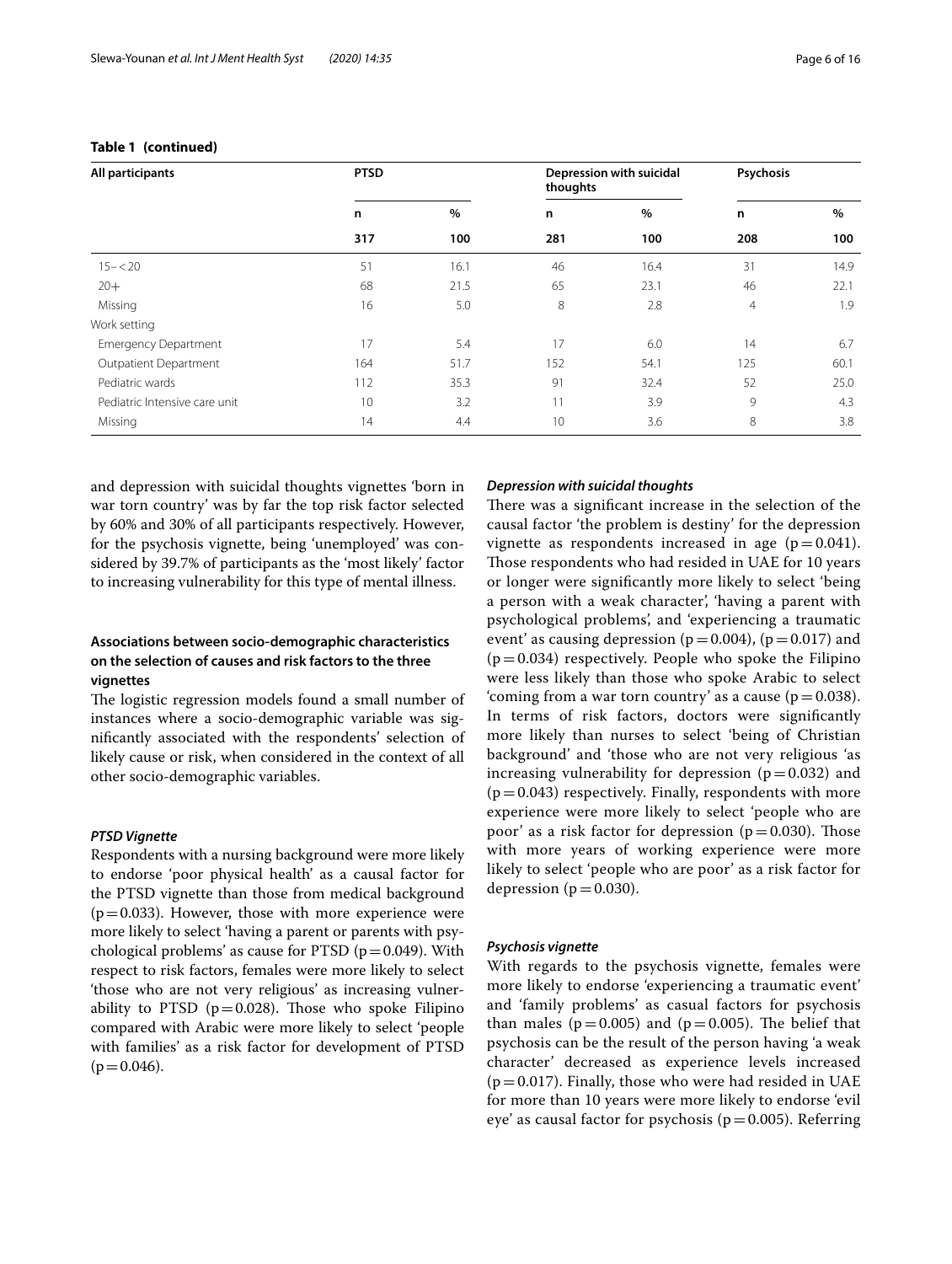|                                                              |                      |                         | Table 2 Rates of endorsement of causal factors |                | by clinical vignette                                                        |               |                      |                                                      |                 |                                                                             |               |                              |                                               |                |                                                                             |
|--------------------------------------------------------------|----------------------|-------------------------|------------------------------------------------|----------------|-----------------------------------------------------------------------------|---------------|----------------------|------------------------------------------------------|-----------------|-----------------------------------------------------------------------------|---------------|------------------------------|-----------------------------------------------|----------------|-----------------------------------------------------------------------------|
| factors<br>Causal                                            |                      | PTSD vignette (n = 317) |                                                |                |                                                                             |               |                      | Depression with suicidal thoughts vignette (n = 281) |                 |                                                                             |               | Psychosis vignette (n = 208) |                                               |                |                                                                             |
|                                                              | Likely<br>(%)        | <b>bely</b><br>Likely®  | Undecided,<br>or don't<br>know (%)<br>depends  | Missing<br>(%) | likely (one<br>allowed) <sup>a</sup><br>$n = 297$<br>choice<br>Most<br>(96) | Likely<br>(%) | Not<br>Iikely<br>(%) | Undecided,<br>know (%)<br>depends<br>or don't        | Missing<br>(%)  | Most<br>likely (one<br>allowed) <sup>a</sup><br>$n = 281$<br>choice<br>(96) | Likely<br>(%) | Nat<br>Ikely<br>(%)          | Undecided,<br>or don't<br>know (%)<br>depends | Missing<br>(%) | likely (one<br>allowed) <sup>a</sup><br>$n = 208$<br>choice<br>Most<br>(96) |
| Biological domain                                            |                      |                         |                                                |                |                                                                             |               |                      |                                                      |                 |                                                                             |               |                              |                                               |                |                                                                             |
| ent or<br>a par-<br>Having                                   | 63.4                 | 19.9                    | 13.6                                           | 3.2            | 54                                                                          | 77.9          | 10.7                 | 9.3                                                  | $\overline{21}$ | 114                                                                         | 78.8          | 10.1                         | 9.6                                           | 1.4            | 13.3                                                                        |
| ents<br>with<br>par-                                         |                      |                         |                                                |                |                                                                             |               |                      |                                                      |                 |                                                                             |               |                              |                                               |                |                                                                             |
| psy-<br>cho-<br>logical<br>prob-                             |                      |                         |                                                |                |                                                                             |               |                      |                                                      |                 |                                                                             |               |                              |                                               |                |                                                                             |
| lems                                                         |                      |                         |                                                |                |                                                                             |               |                      |                                                      |                 |                                                                             |               |                              |                                               |                |                                                                             |
| health<br>physi-<br>Poor<br>$\overline{c}$                   | 41.3                 | 32.8                    | 19.6                                           | 63             | $\widetilde{\mathrm{C}}$                                                    | 47.3          | 24.6                 | 21.7                                                 | 64              | $\frac{8}{10}$                                                              | 39.4          | 34.1                         | 20.7                                          | 5.8            | $\overline{2.1}$                                                            |
| Genetic<br>inher-<br>ited<br>$\sigma$                        | 34.7                 | 42.3                    | 17.7                                           | 5.4            | 2.0                                                                         | 49.1          | 30.6                 | 16.7                                                 | 3.6             | 5.9                                                                         | 58.7          | 23.6                         | 15.4                                          | 2.4            | 14.4                                                                        |
|                                                              | Psychological domain |                         |                                                |                |                                                                             |               |                      |                                                      |                 |                                                                             |               |                              |                                               |                |                                                                             |
| Having<br>a bad<br>child-<br>hood                            | 72.9                 | 14.8                    | 9.5                                            | 2.8            | 10.1                                                                        | 83.6          | 7.5                  | 6.0                                                  | 2.8             | 18.0                                                                        | 76.9          | 13.5                         | $\overline{\mathcal{O}}$                      | $\overline{0}$ | 12.2                                                                        |
| with a<br>Being a<br>weak<br>$char-$<br>acter<br>per-<br>son | 57.4                 | 16.1                    | 22.7                                           | 3.8            | 44                                                                          | 72.2          | 12.1                 | 13.9                                                 | $\frac{8}{10}$  | 15.1                                                                        | 64.4          | 13.0                         | 20.7                                          | $\frac{1}{2}$  | 15.4                                                                        |

<span id="page-6-0"></span>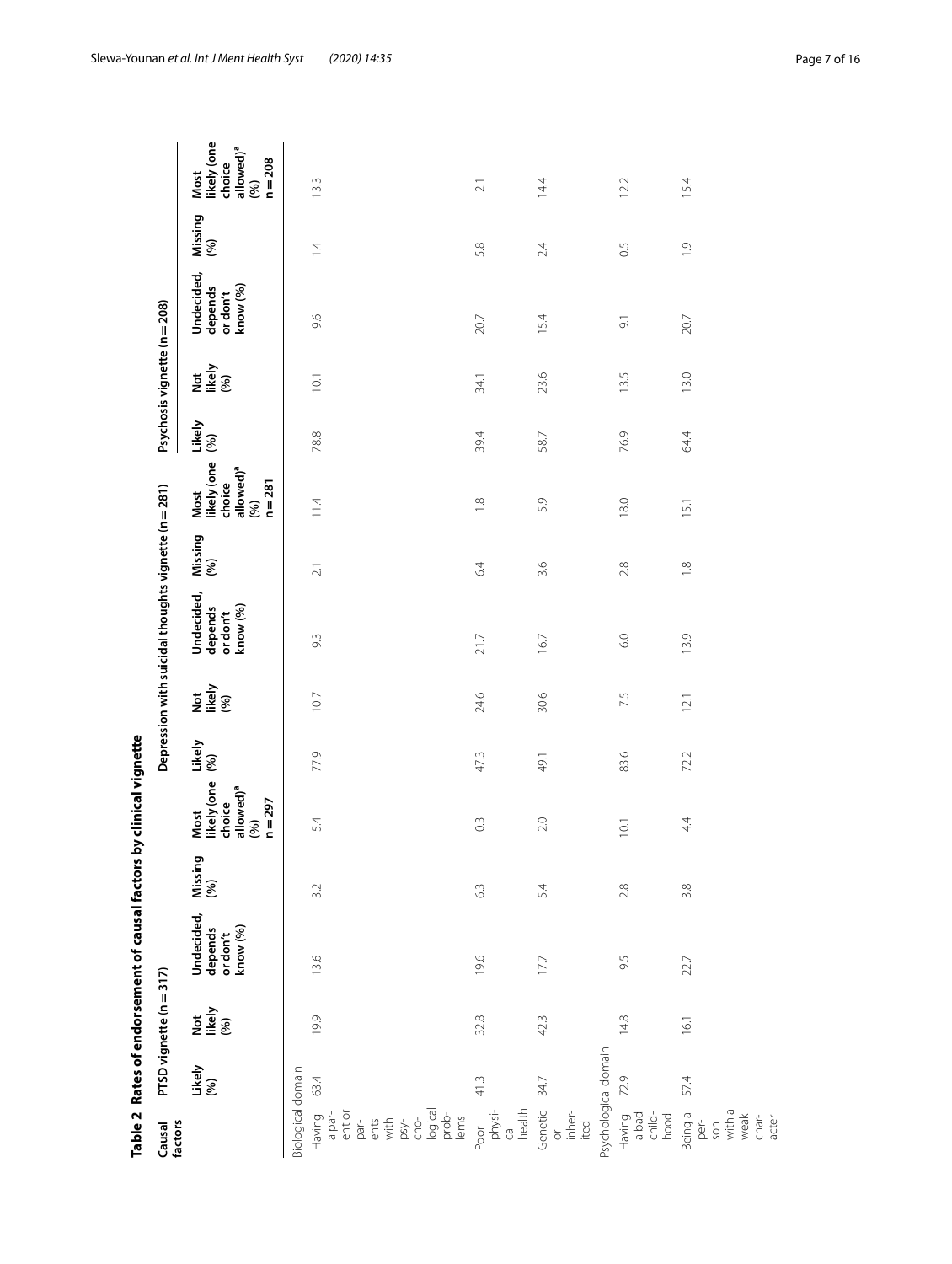|                                                     | Table 2 (continued)                        |                          |                                               |                |                                                                            |               |                         |                                                      |                |                                                                             |               |                              |                                               |                |                                                                             |
|-----------------------------------------------------|--------------------------------------------|--------------------------|-----------------------------------------------|----------------|----------------------------------------------------------------------------|---------------|-------------------------|------------------------------------------------------|----------------|-----------------------------------------------------------------------------|---------------|------------------------------|-----------------------------------------------|----------------|-----------------------------------------------------------------------------|
| factors<br>Causal                                   |                                            | PTSD vignette (n = 317)  |                                               |                |                                                                            |               |                         | Depression with suicidal thoughts vignette (n = 281) |                |                                                                             |               | Psychosis vignette (n = 208) |                                               |                |                                                                             |
|                                                     | Likely<br>(%)                              | bely<br>Likely<br>(%)    | Undecided,<br>depends<br>or don't<br>know (%) | Missing<br>(%) | likely (one<br>allowed) <sup>a</sup><br>$n = 297$<br>choice<br>Most<br>(%) | Likely<br>(%) | Nat<br>Iikely<br>(%)    | Undecided,<br>know (%)<br>depends<br>or don't        | Missing<br>(%) | likely (one<br>allowed) <sup>a</sup><br>choice<br>$n = 281$<br>Most<br>(96) | Likely<br>(%) | National<br>News<br>(%)      | Undecided,<br>know (%)<br>depends<br>or don't | Missing<br>(%) | Most<br>likely (one<br>allowed) <sup>a</sup><br>$n = 208$<br>choice<br>(96) |
| Social domain                                       |                                            |                          |                                               |                |                                                                            |               |                         |                                                      |                |                                                                             |               |                              |                                               |                |                                                                             |
| matic<br>event<br>Experi-<br>enc-<br>ing a<br>trau- | 87.4                                       | 3.8                      | 6.0                                           | 2.8            | 43.8                                                                       | 76.2          | 12.1                    | 8.9                                                  | 2.8            | 18.0                                                                        | 78.4          | $\overline{\circ}$           | 11.1                                          | $\overline{4}$ | 18.6                                                                        |
| Coming<br>from a<br>coun-<br>try<br>torn<br>$Wdf$ - | 78.2                                       | $\overline{\mathcal{O}}$ | 9.5                                           | 2.8            | 20.9                                                                       | 65.1          | 19.9                    | 11.0                                                 | 3.9            | 3.3                                                                         | 70.2          | 15.9                         | 11.5                                          | 2.4            | 27                                                                          |
| coun-<br>Moving<br>to a<br>new<br>try               | 70.7                                       | 11.4                     | 13.6                                          | $\ddot{4}$     | $\overline{\Sigma}$                                                        | 63.0          | 13.2                    | 19.6                                                 | 43             | 2.9                                                                         | 49.5          | 22.1                         | 26.9                                          | $\overline{4}$ | $_{\odot}$                                                                  |
| prob-<br>lems<br>Family                             | External higher power domain<br>69.1       | 16.7                     | 9.8                                           | 44             | $\overline{51}$                                                            | 82.6          | $\overline{\mathbb{Z}}$ | 7.8                                                  | 2.5            | 21.7                                                                        | 80.8          | 8.2                          | 10.1                                          | $\overline{C}$ | 18.1                                                                        |
| Punish-<br>ment<br>from<br>God                      | 13.9                                       | 61.2                     | 20.2                                          | 47             | $\rm ^{\circ}$                                                             | 11.7          | 58.0                    | 26.0                                                 | 43             | $_{\odot}^{\rm O}$                                                          | 12.0          | 61.1                         | 25.0                                          | $\overline{0}$ | $_{\odot}^{\rm O}$                                                          |
| Evil eye                                            | 12.9                                       | 60.6                     | $21.8$                                        | 4.7            | $\odot$                                                                    | 14.6          | 55.9                    | 23.8                                                 | 5.7            | $\rm ^{0.0}$                                                                | 15.4          | 61.5                         | 20.7                                          | 2.4            | 0.5                                                                         |
| prob-<br>lem is<br>des-<br>The<br>tiny              | 30.0                                       | 40.1                     | 23.0                                          | 6.9            | $\overline{0}$                                                             | 26.3          | 44.5                    | 23.5                                                 | 5.7            | $\frac{8}{10}$                                                              | 26.4          | 44.2                         | 23.6                                          | 5.8            | 2.7                                                                         |
|                                                     | <sup>a</sup> These percentages add to 100% |                          |                                               |                |                                                                            |               |                         |                                                      |                |                                                                             |               |                              |                                               |                |                                                                             |

Slewa‑Younan *et al. Int J Ment Health Syst (2020) 14:35* Page 8 of 16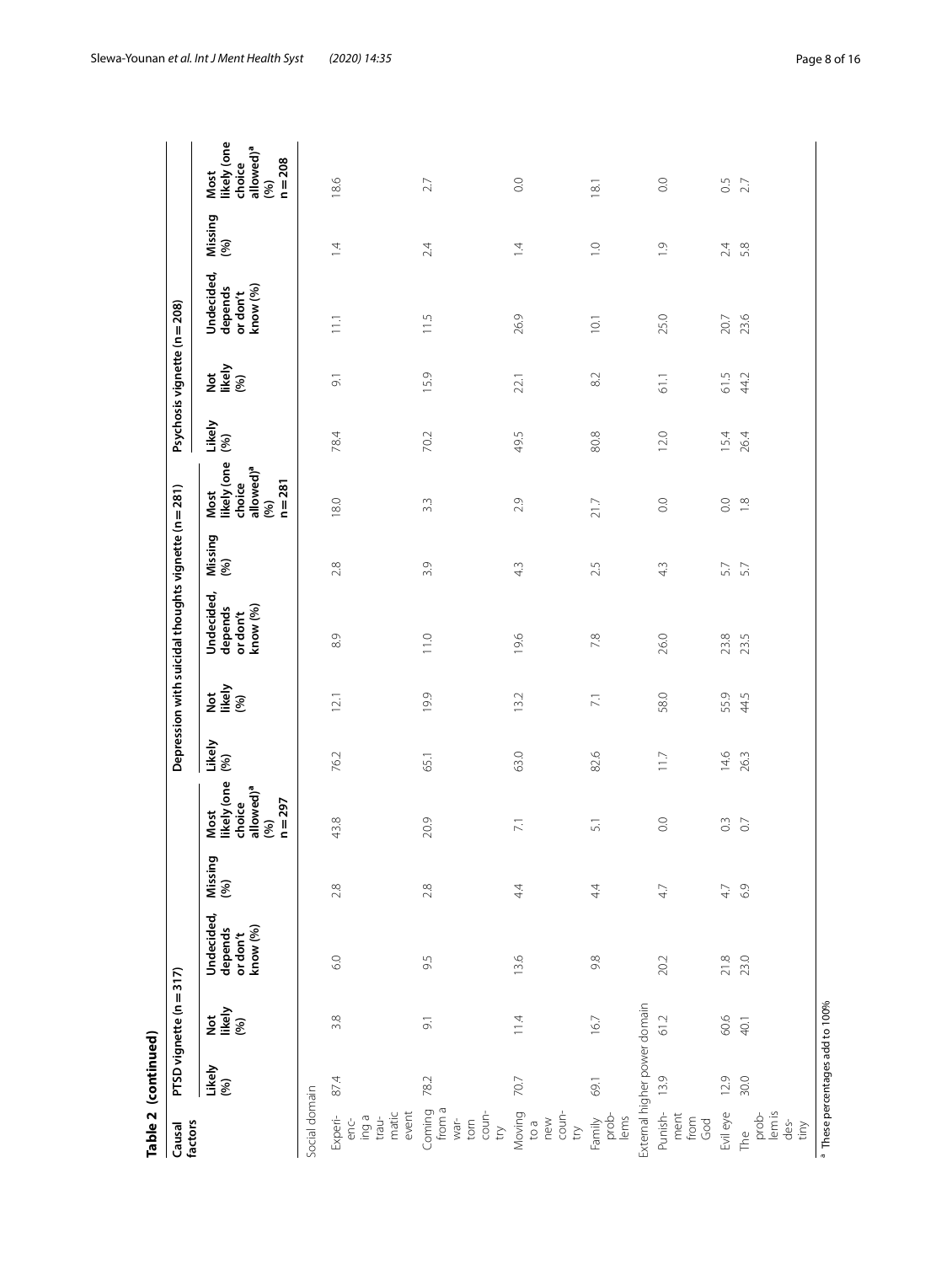|                                                       |               |                                | Table 3 Rates of endorsement of risk factors by |                | dinical vignette                                                             |               |                   |                                                      |                 |                                                                               |                      |                              |                                              |                |                                                                             |
|-------------------------------------------------------|---------------|--------------------------------|-------------------------------------------------|----------------|------------------------------------------------------------------------------|---------------|-------------------|------------------------------------------------------|-----------------|-------------------------------------------------------------------------------|----------------------|------------------------------|----------------------------------------------|----------------|-----------------------------------------------------------------------------|
| Risk                                                  |               | PTSD vignette (n = 297)        |                                                 |                |                                                                              |               |                   | Depression with suicidal thoughts vignette (n = 272) |                 |                                                                               |                      | Psychosis vignette (n = 188) |                                              |                |                                                                             |
| factors                                               | Likely<br>(%) | Not likely<br>(%)              | Undecided<br>know (%)<br>depends<br>or don't    | Missing<br>(%) | choice<br>allowed <sup>a</sup><br>$n = 295$<br>Most<br>likely<br>(one<br>(%) | Likely<br>(%) | Not<br>likely (%) | Undecided<br>depends<br>or don't<br>know (%)         | Missing<br>(96) | allowed) <sup>a</sup><br>$n = 260$<br>choice<br>Most<br>likely<br>(one<br>(%) | Likely<br>(%)        | Not<br>likely (%)            | Undecided<br>know (%)<br>depends<br>or don't | Missing<br>(%) | likely (one<br>allowed) <sup>a</sup><br>$n = 146$<br>choice<br>Most<br>(96) |
| country<br>Born in a<br>torn<br>war-                  | 72.2          | 8.2                            | 16.1                                            | 3.5            | 60.0                                                                         | 68.7          | 10.0              | 17.4                                                 | 3.9             | 30.0                                                                          | L)<br>$\overline{6}$ | 14.4                         | $\varphi$<br>$\overline{21}$ .               | 2.4            | 19.9                                                                        |
| ployed<br>Unem-                                       | 58.7          | 18.9                           | 19.2                                            | 3.2            | 9.2                                                                          | 67.6          | 11.0              | 17.1                                                 | 43              | 25.0                                                                          | 66.3                 | 10.1                         | 21.2                                         | 2.4            | 39.7                                                                        |
| who are<br>single/<br>People<br>or on<br>their<br>own | 49.2          | 24.6                           | 22.7                                            | 3.5            | 7.5                                                                          | 51.6          | 19.6              | 23.8                                                 | 5.0             | 10.8                                                                          | 48.1                 | 18.8                         | 30.8                                         | 2.4            | 9.6                                                                         |
| Women                                                 | 45.4          | 24.0                           | 27.1                                            | 3.5            | 3.4                                                                          | 39.1          | 29.2              | 27.8                                                 | 3.9             | $\overline{0}$                                                                | 30.8                 | 36.1                         | 30.8                                         | 2.4            | $\overline{4}$                                                              |
| in the<br>Served<br>army                              | 42.9          | 22.7                           | 30.9                                            | 3.5            | $\overline{4}$                                                               | 43.1          | 24.2              | 27.4                                                 | 53              | 2.7                                                                           | 33.2                 | 33.2                         | 31.3                                         | 2.4            | 4.8                                                                         |
| who are<br>People<br>poor                             | 36.6          | 28.1                           | 30.0                                            | 5.4            | $\Box$                                                                       | 45.6          | 23.1              | 27.4                                                 | 3.9             | 5.0                                                                           | 37.5                 | 29.8                         | 29.3                                         | 3.4            | $\overline{0}$                                                              |
| people<br>Older                                       | 35.3          | 30.9                           | 30.0                                            | $3.8$          | $\Box$                                                                       | 38.1          | 23.8              | 33.5                                                 | 4.6             | $\overline{0}$                                                                | 25.0                 | 36.5                         | 35.6                                         | 2.9            | 5.5                                                                         |
| people<br>Young                                       | 30.9          | LN.<br>$\overline{\mathbb{S}}$ | 31.9                                            | 57             | $\overline{3.1}$                                                             | 40.2          | 25.6              | 31.0                                                 | 3.2             | 2.7                                                                           | 35.1                 | 31.7                         | 31.3                                         | $\overline{0}$ | $\overline{2.1}$                                                            |
| Employed                                              | 30.3          | 38.5                           | 26.8                                            | 44             | 3.7                                                                          | 40.9          | 31.7              | 23.1                                                 | 43              | 7.7                                                                           | 30.3                 | 43.8                         | 24.0                                         | $\overline{0}$ | 10.3                                                                        |
| Men                                                   | 29.0          | 30.0                           | 36.6                                            | $44$           | $0.\overline{3}$                                                             | 34.9          | 29.9              | 31.3                                                 | 3.9             | $\frac{9}{2}$ $\frac{1}{2}$                                                   | 31.7                 | 30.3                         | 35.6                                         | 2.4            | $\gtrsim$                                                                   |
| families<br>People<br>have<br>who                     | 28.1          | 39.7                           | 28.7                                            | ى<br>5         | $\overline{17}$                                                              | 33.8          | 38.8              | 23.1                                                 | $4\overline{3}$ |                                                                               | 21.2                 | 41.8                         | 35.1                                         | $\overline{0}$ | $\rm_{0.0}$                                                                 |
| religious<br>not very<br>who are<br>Those             | 28.1          | 29.7                           | 36.3                                            | $6.0\,$        | 2.0                                                                          | 29.5          | 30.2              | 32.7                                                 | 7.5             | 3.5                                                                           | 22.1                 | 35.6                         | LV.<br>38.                                   | 3.8            | $\overline{4}$                                                              |
| People<br>who are<br>rich                             | 24.9          | 33.1                           | 36.6                                            | 5.4            | 0.0                                                                          | 26.0          | 35.2              | 32.7                                                 | 6.0             | 0.4                                                                           | 20.7                 | 37.5                         | 38.9                                         | 2.9            | $\rm ^{\circ}$                                                              |

<span id="page-8-0"></span>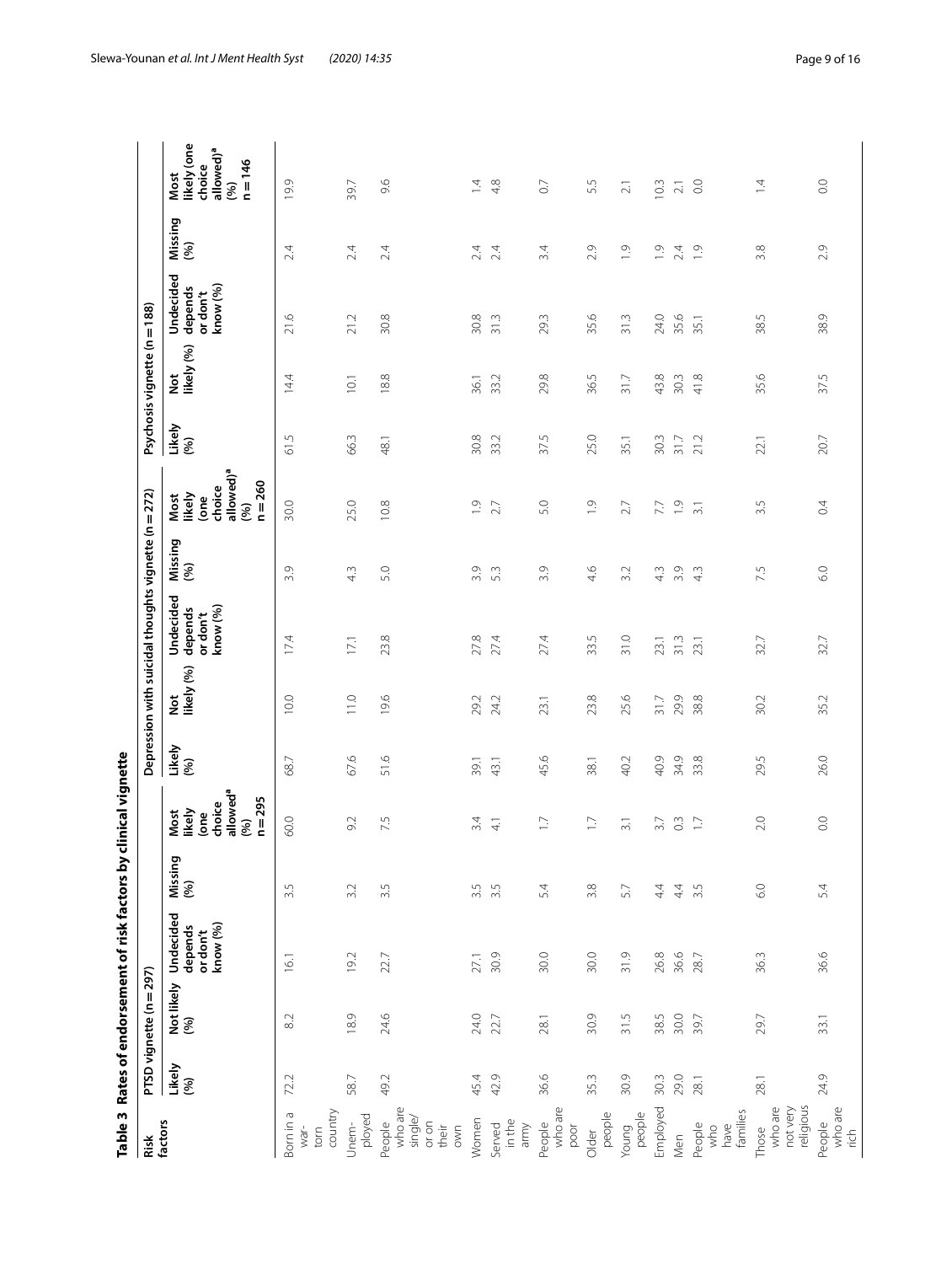|                                                      | Table 3 (continued)                        |                         |      |               |                                                                              |               |      |                                                                              |                |                                                                                                 |               |                              |                                                                   |                |                                                                            |
|------------------------------------------------------|--------------------------------------------|-------------------------|------|---------------|------------------------------------------------------------------------------|---------------|------|------------------------------------------------------------------------------|----------------|-------------------------------------------------------------------------------------------------|---------------|------------------------------|-------------------------------------------------------------------|----------------|----------------------------------------------------------------------------|
| Risk<br>factors                                      |                                            | PTSD vignette (n = 297) |      |               |                                                                              |               |      | Depression with suicidal thoughts vignette (n = 272)                         |                |                                                                                                 |               | Psychosis vignette (n = 188) |                                                                   |                |                                                                            |
|                                                      | Likely<br>(%)                              |                         |      |               | Most<br>Iikely<br>Cone<br>choice<br>allowed <sup>a</sup><br>@%)<br>$n = 295$ | Likely<br>(%) |      | Not Undecided M<br>Iikely (%) depends (*<br>or don't (* or don't<br>know (%) | Missing<br>(%) | Most<br>likely<br>(one<br>choice<br>allowed) <sup>a</sup><br>allowed) <sup>a</sup><br>$n = 260$ | Likely<br>(%) |                              | Not Undecided M<br>likely (%) depends (<br>or don't (<br>know (%) | Missing<br>(%) | Most<br>likely (one<br>choice<br>allowed) <sup>a</sup><br>(%)<br>$n = 146$ |
| Those<br>who<br>are very<br>religious                | 14.5                                       | 49.8                    | 31.2 | 4.            | $\overline{0}$                                                               | 18.1          | 41.6 | 35.6                                                                         | 4.6            | $\frac{1}{2}$                                                                                   | 18.8          | 41.8                         | 35.1                                                              | 4.3            | ಸ                                                                          |
| Being<br>from a<br>Chris-<br>tian<br>back-<br>ground | 10.4                                       | 50.8                    | 34.4 | 44            | $\overline{0}$ .                                                             | $\frac{1}{4}$ | 52.7 | 32.0                                                                         | 3.9            | $\supseteq$                                                                                     | 7.7           | 55.3                         | 35.1                                                              | $\overline{0}$ | $\overline{0}$                                                             |
| ground<br>Being<br>from a<br>Muslim<br>back-         | 82                                         | 55.2                    | 32.5 | $\frac{1}{4}$ | $\overline{C}$                                                               | 8.5           | 54.8 | 29.9                                                                         | 6.8            | $\overline{0}$                                                                                  | 13.5          | 51.0                         | 32.2                                                              | 3.4            | $\overline{O}$ .                                                           |
|                                                      | <sup>a</sup> These percentages add to 100% |                         |      |               |                                                                              |               |      |                                                                              |                |                                                                                                 |               |                              |                                                                   |                |                                                                            |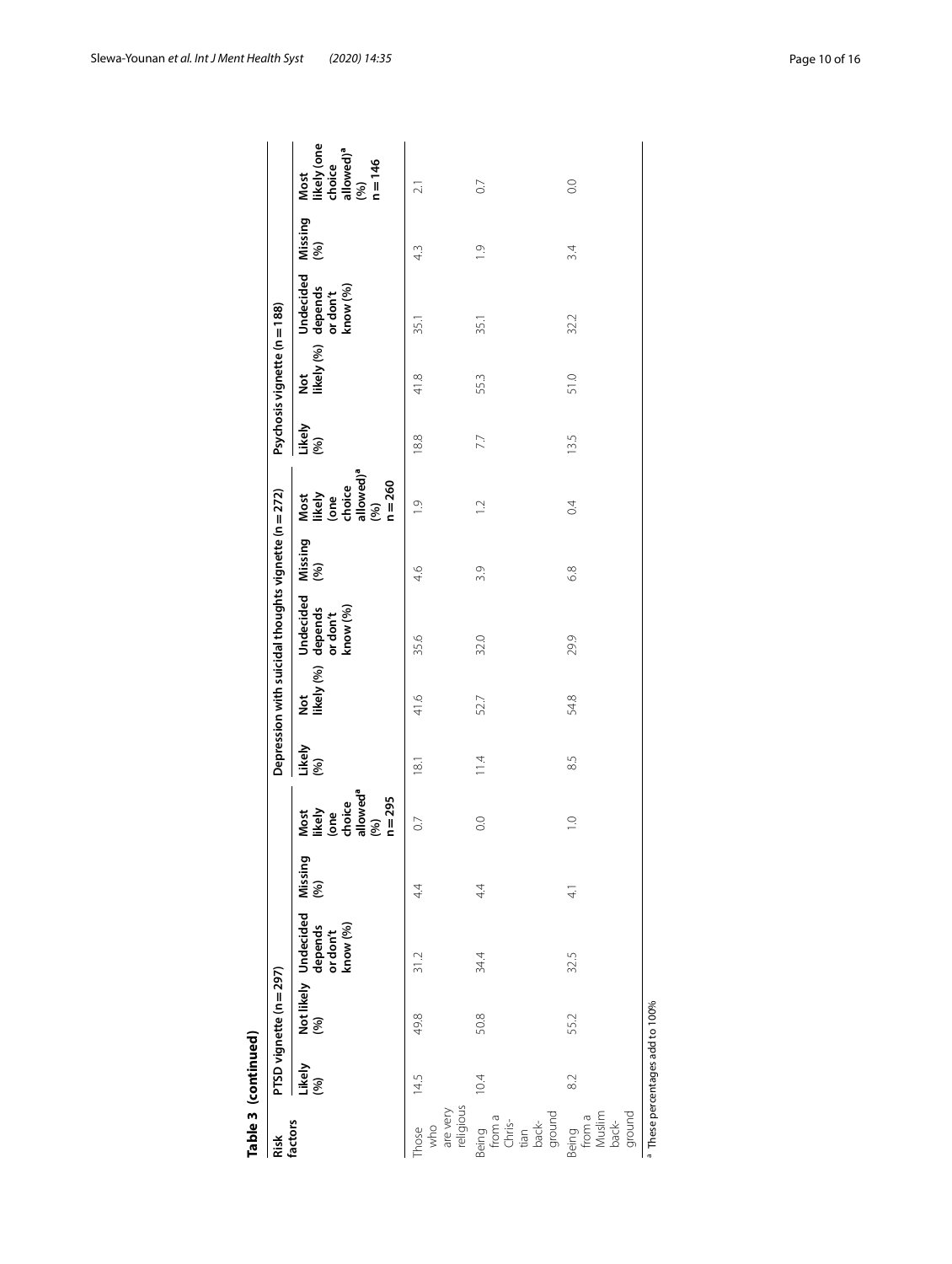to risk factors that increase vulnerability to psychosis, 'people who are single/on their own'  $(p=0.020)$  and those 'born in a war torn country'  $(p=0.020)$  were more frequently selected by females than males.

# **Between vignette comparisons of causal and risk factors**

Scatterplots were constructed in order to provide a comparison between any two pairs of vignettes with respect to 'likely' causes and risk factors (Figs. [1](#page-10-0), [2,](#page-10-1) [3](#page-11-0), [4,](#page-11-1) [5](#page-12-0), [6\)](#page-12-1).

When comparing the responses between vignettes, causes that were chosen signifcantly more often as 'likely' for PTSD than Depression were 'coming from a war-torn country' ( $p=0.008$ ) and 'experiencing a traumatic event'  $(p=0.013)$ . Conversely, causes that were chosen significantly more often as 'likely' for Depression than PTSD were 'having a parent or parents with psychological problems' ( $p=0.004$ ), 'family problems' ( $p=0.005$ ), 'the problem is genetic or inherited'  $(p < 0.001)$ , and 'being a person with a weak character'  $(p=0.006)$ . 'Moving to a new country (losing contact with family and friends)' (p<0.001) was chosen signifcantly more often as a 'likely' cause for PTSD than for Psychosis, whereas 'having a parent or parents with psychological problems' ( $p=0.004$ ), and 'the problem is genetic or inherited'  $(p < 0.001)$ , were



<span id="page-10-1"></span><span id="page-10-0"></span>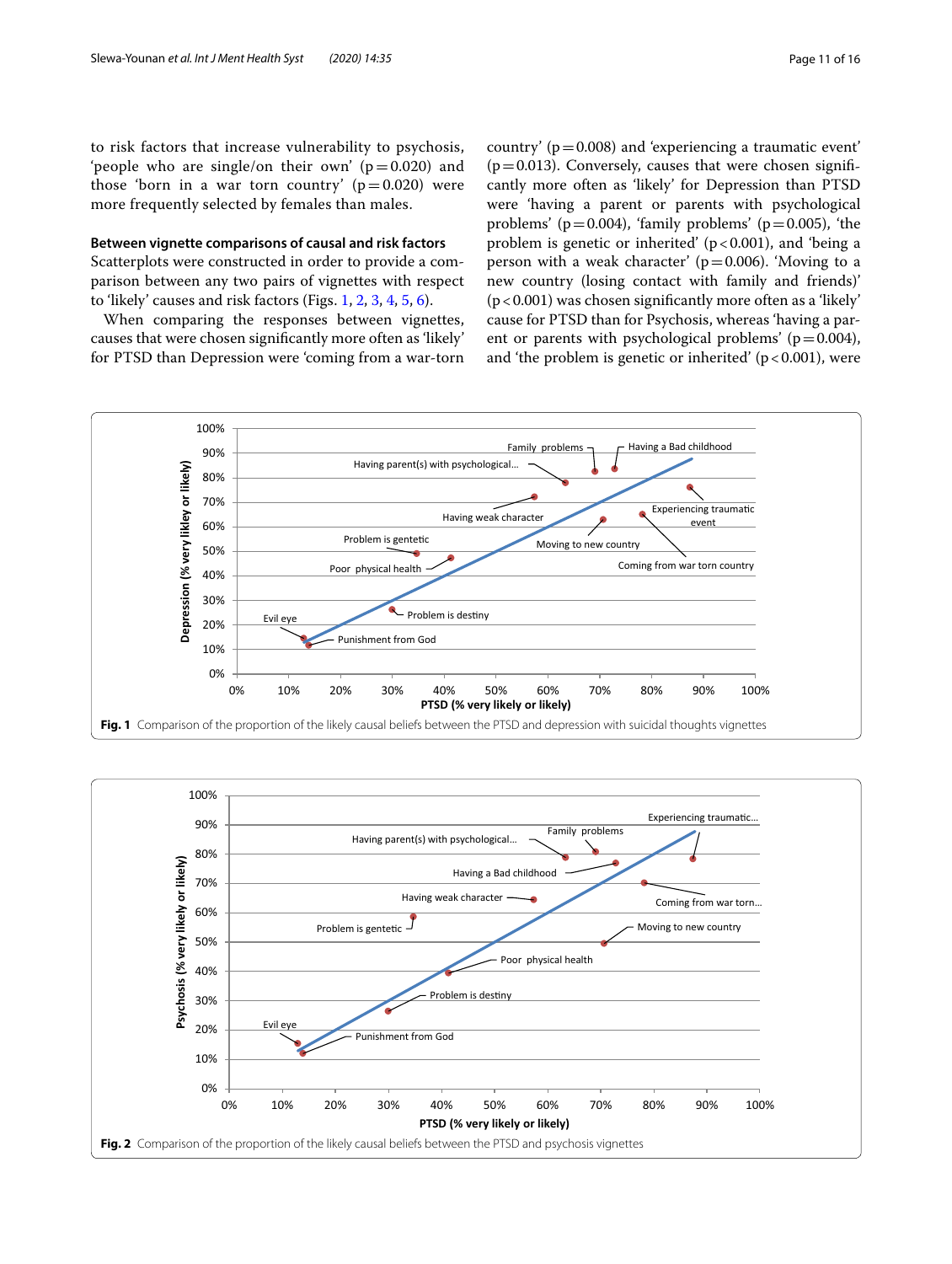

<span id="page-11-0"></span>

<span id="page-11-1"></span>chosen signifcantly more often as 'likely' causes for psychosis than for PTSD. 'The problem is genetic or inherited' ( $p < 0.001$ ), was chosen significantly more often as 'likely' causes for depression than for psychosis. Finally, there were no causes chosen signifcantly more often as a 'likely' cause for Psychosis than for Depression.

The only statistically significant difference noted for risk factors was in the percentage of respondents who saw gender, i.e. 'Women' as a risk for PTSD (45.4%) compared to psychosis  $(30.8%)$  (p-value = 0.038).

# **Discussion**

Nurses and doctors are at the forefront of patient care in hospitals. Thus, it is important that their knowledge regarding the causes of and risk factors for mental illnesses is evidence-based and contemporary. As patients in paediatric hospital settings are often chronically ill, early detection and treatment of mental illness is vital in improving the psychological wellbeing of a group that has been identifed as having high levels of psychiatric comorbidity  $[17]$  $[17]$  $[17]$ . This is the first known study in the UAE to elucidate the knowledge and beliefs of paediatric hospital staff concerning the causes of and risk factors for mental illnesses, namely PTSD, depression with suicidal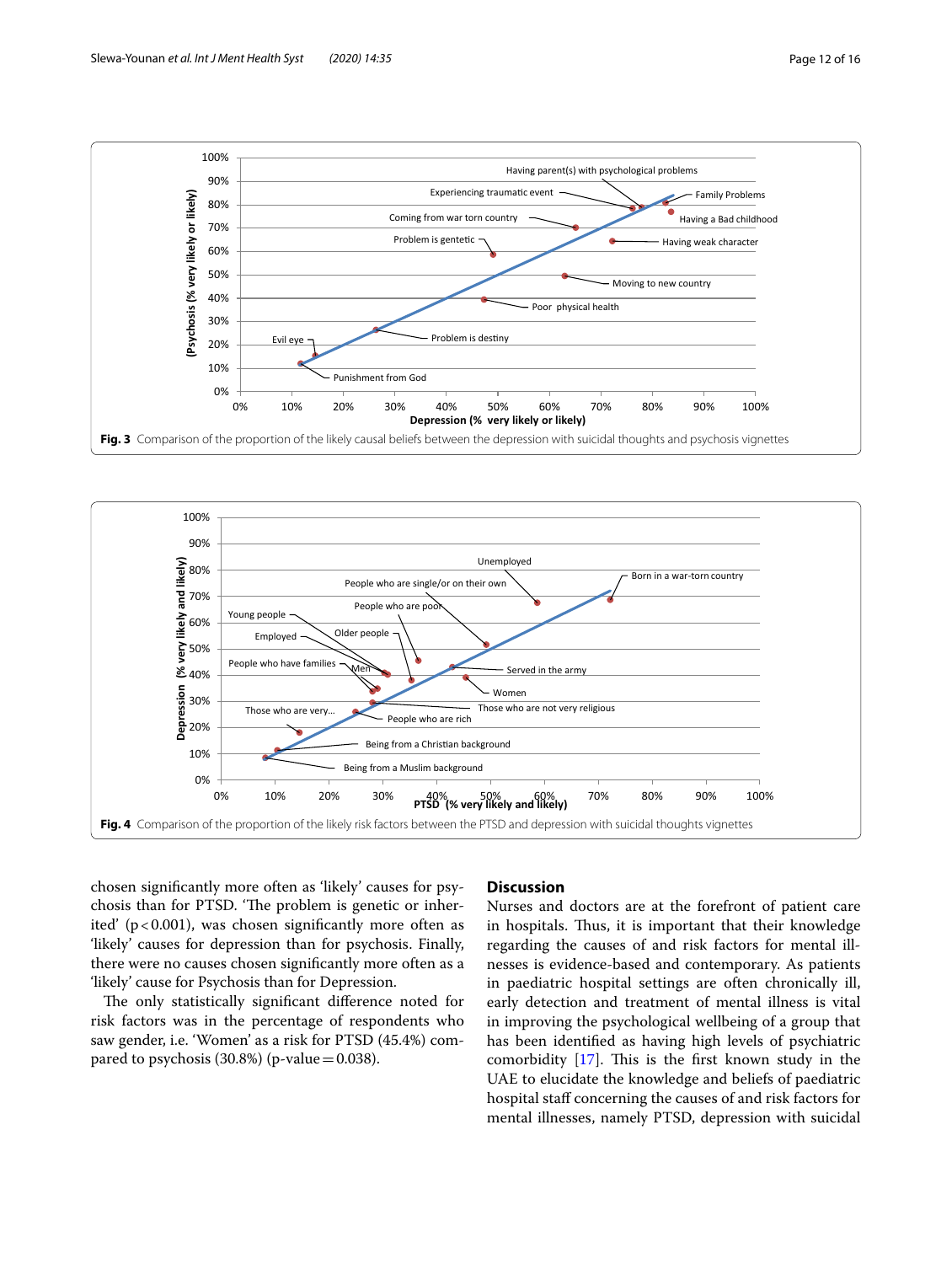

<span id="page-12-0"></span>

<span id="page-12-1"></span>thoughts and psychosis. The findings highlight areas where further education and training may be required.

Encouragingly, respondents endorsed causal factors such as trauma exposure for PTSD and early childhood adversity ('having a bad childhood') for depression which is consistent with contemporary aetiological models for these two mental illnesses [[18](#page-15-12), [19\]](#page-15-13). However, the belief that factors such as 'family problems' or 'trauma exposure' are causal factors for psychosis are somewhat inconsistent with the current biogenetic understanding of this disorder  $[20]$  $[20]$ . Of note, is that when the influence of sociodemographic factors on causal selection was undertaken, the beliefs that psychosis can be caused by 'family problems' or 'trauma exposure' were found to be more frequently selected by females than males, indicating an area for targeted training. Further, the fnding that a longer length of residency in UAE was signifcantly associated with a greater belief that 'evil eye' is a cause for psychosis, is of interest and may be related to greater exposure to beliefs related to the role of Ash-Shaytan (Satan) in causing unwanted thoughts and beliefs [\[13](#page-15-7)]. This would suggest that health promotion programs should be aware of specifc religious beliefs when tailoring programs to such countries. On the other hand, the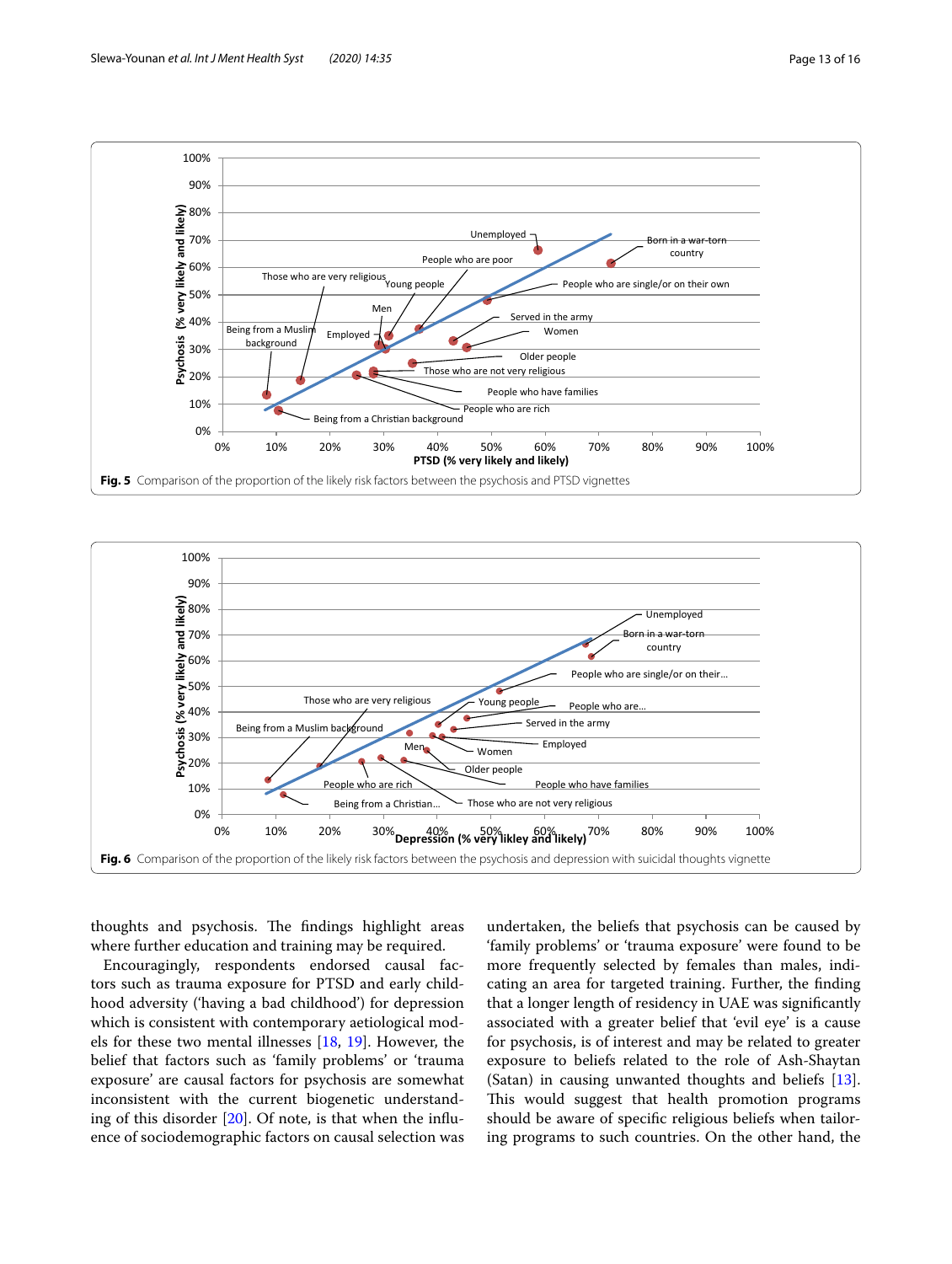fnding that greater work experience reduced the belief that psychosis is a result of a weakness of character, is useful in highlighting the need for mental health promotion education targeted towards early career health professionals. Beliefs around causes for depression were also found to be infuenced by socio-demographic factors. Older residents were more likely to select the option that developing depression 'is destiny'. This may be reflective of the attribution to external higher powers for the development of mental illness, beliefs that are not uncommon amongst some religious faiths  $[13, 21]$  $[13, 21]$  $[13, 21]$ . This finding is consistent with another study of 601 medical practitioners in Pakistan, where it was noted that 37.2% believed that depression was caused by religious or supernatural causes [\[22](#page-15-16)], although the role of age was not specifcally highlighted. The influence of length of residency in UAE also played a role in selection of causal factors for depression, some which appear to be consistent with aetiological theories (parents with psychological problems) and others not (weakness in character). The finding of stigmatising beliefs is not surprising and has commonly been reported amongst general populations [\[10](#page-15-4)] and health professionals [[22\]](#page-15-16) located in both western and non-western nations [[21\]](#page-15-15). More specifcally, in a systematic review examining stigma associated with mental illness in the Arab culture [[21\]](#page-15-15), it was noted that negative stigmatising beliefs were held by diferent Arab populations across several countries in Middle East and among Arabs living in Western nations  $[21]$  $[21]$ . It is also interesting to note that the belief that depression is caused by 'weakness of character' was also found to be more signifcantly endorsed when compared to PTSD. In a national survey of the Australian public, it was noted that a belief in a weak personality as the cause of mental disorders was most consistently associated with specifc types of stigma such as personal stigma, perceived stigma and desire for social distance across vignettes [\[23](#page-15-17)], suggesting that stigma towards depression may also be held by the health professionals surveyed in this study.

When considering the respondents as a whole, a consistent theme centring on potential trauma exposure ('coming from war torn country') and a lack of social resourcing (unemployment and being single) emerged as risk factors for all three vignettes. Given that these factors have been widely recognised as increasing vulnerability to mental health disorders [\[24,](#page-15-18) [25\]](#page-15-19) these responses are encouraging. However, when we examined the infuence of socio-demographic factors, some interesting patterns related to religion and/or cultural beliefs emerged. More specifcally, it was noted that doctors were more likely to believe that 'people who are not very religious' or 'those who were from a Christian background' were more vulnerable to depression. This vulnerability related to religion or lack thereof it, was also noted when considering the PTSD vignette. Here, more females compared to males signifcantly believed that 'people who are not very religious' had a greater risk for PTSD. The role of religion on mental health outcomes has been investigated extensively with most research indicating an overall inverse relationship between religiosity and mental health, more specifcally, depression [\[26\]](#page-15-20). However, it has also been noted that while religious beliefs give people hope, a coping mechanism and a sense of community, they may also lead to increased levels of depression if a person feels guilty for not upholding the standards of their religion  $[26]$  $[26]$  $[26]$ . The finding that a longer length of stay was more signifcantly associated with belief in the role of an 'evil eye' increasing vulnerability to psychosis is of interest. Such a belief generally lies outside of traditional religious teachings and more likely refects socio-cultural traditions [[13](#page-15-7), [27\]](#page-15-21), nonetheless, it remains prevalent and should be considered when developing mental health education and promotion programs. The finding that as levels of clinical experience increased there was a signifcantly reduced belief that those with a 'weak character' were more vulnerable to psychosis is positive and in some ways consistent with fndings that increased levels of education are associated with reduced negative beliefs that a mental illness is a weakness of character, fndings noted in both western based research [\[23](#page-15-17)] and those specifc to Arab countries [[27](#page-15-21)].

In sum the fndings from the present study as a whole are encouraging but also have important implications for the future training and education of hospital staf, namely in delivering targeted programs designed to improve mental health literacy. While most of the responses of the group overall aligned to known causal and risk factors for the three mental illnesses investigated, the associations between socio-demographic factors identifed cohorts where knowledge difered and had potential to lead to greater levels of stigma. There is no doubt about the importance of religion in shaping and infuencing the beliefs towards mental illness and help-seeking in Arab populations and other closely aligned communities. As such mental health literacy and promotion campaigns should embrace the positive messages from religious teachings while targeting the misleading associations related to punishment from supernatural powers that remain prevalent in Arab societies. The development of culturally specifc and sensitive campaigns requires not only reference to the evidence based literature related to mental illness but a deep seated understanding of the cultural, political and social aspects that defne the specific Arab culture. This specificity is further compounded in a country such as UAE, where a large proportion of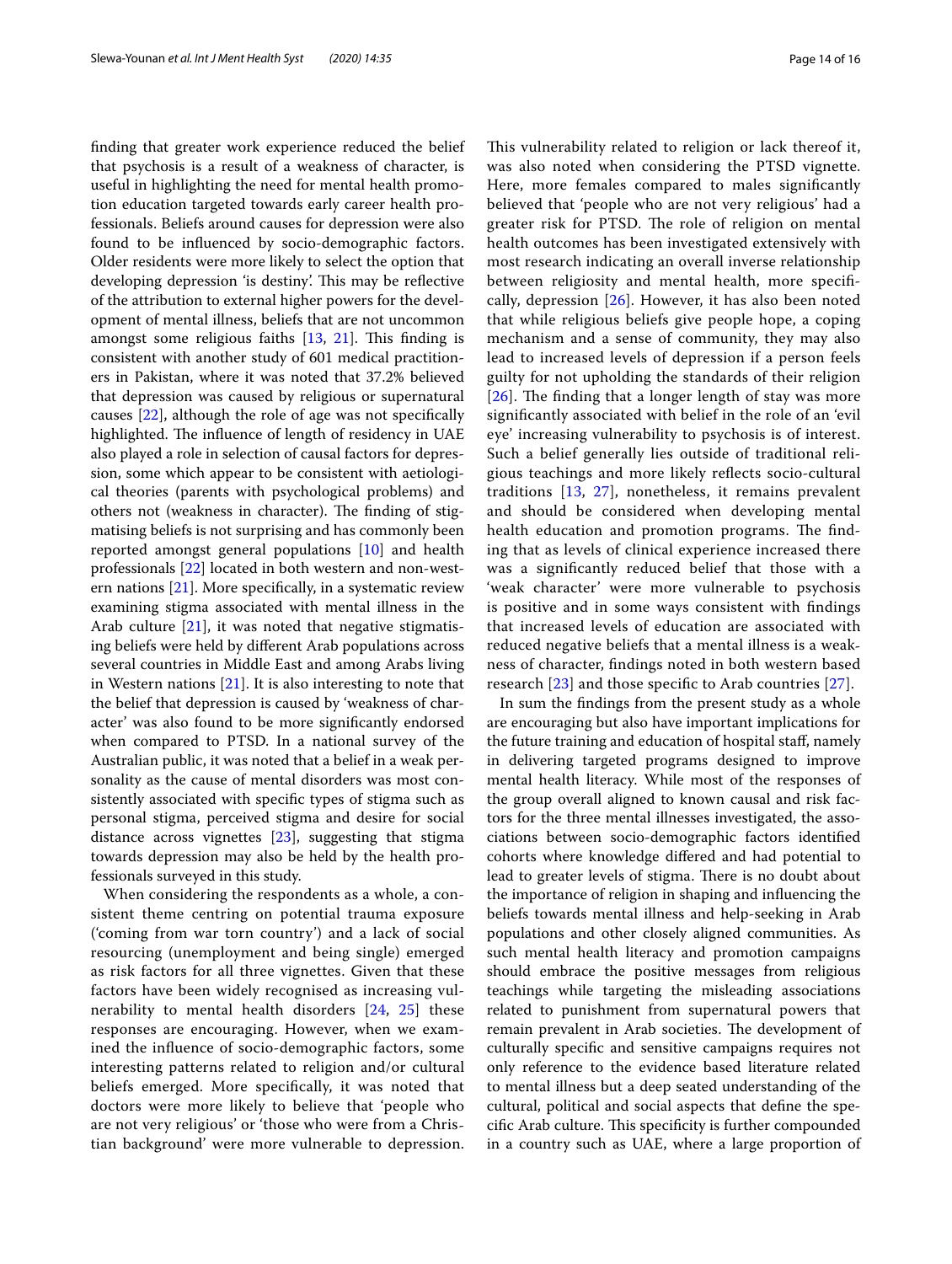the Emirati healthcare workforce are expatriates who bring their own culture, religious beliefs and knowledge of mental health with them. As such any further training needs to be contextualized with locally based studies such as this.

The study has a number of limitations that should be noted. First, the study had a response rate potentially as low as 27% and was restricted to public hospitals in the UAE that agreed to participate. This sampling meant that only a limited number of healthcare professionals within a small subset of Emirati hospitals participated in the study. This limits the study's generalizability to clinicians, and in particular doctors given their smaller proportion in the final sample, across the UAE. These surveys were also long and required the participant to understand English. Whilst most Emirati healthcare professionals are profcient in English, the possibility that some aspects of the survey may have been misinterpreted if profciency was low cannot be discounted. Moreover, vignettes used adults instead of children. Whilst the scenarios were culturally adapted, future research should tailor the surveys to the primary language spoken as well as for the target population. Finally, as the study is the frst to evaluate the knowledge and beliefs of the causes and risk factors for common mental health disorders in this specifc population, no direct comparative data was available. Going forward, future studies should include open ended responses to allow for richer descriptions that are not predefned and more vignettes of common mental illnesses such as anxiety disorders, mood disorders and eating disorders to better represent the full spectrum of psychiatric morbidity in the Emirati population.

# **Conclusion**

The cultural melting pot of the UAE makes it a unique yet challenging place in which to deliver an inclusive and effective healthcare system. This study is the first in the UAE to evaluate the knowledge and beliefs of the causes for and risk factors of common mental illnesses in paediatric hospital staf. We found that whilst nurses and doctors were able to identify some common causes of and risk factors for PTSD, depression with suicidal thoughts and psychosis, responses from certain socio-demographic groups highlighted the presence of potentially stigmatising beliefs. Our fndings provide evidence to support the design and targeted delivery of mental health literacy campaigns for current and future healthcare professionals working in a diverse Arab nation such as the UAE.

#### **Abbreviations**

DSM: Diagnostic and Statistical Manual of Mental Disorders; MHL: Mental Health Literacy; NSMHWB: Australian National Survey of Mental Health and Wellbeing; PTSD: Posttraumatic stress disorder; UAE: United Arab Emirates.

# **Acknowledgements**

Not applicable.

#### **Authors' contributions**

NA and RCR designed and conceived the study, with SSY designing this specifc sub-study. NA contributed substantially to the collection of data. SSY, TPN and WR contributed to data analysis/interpretation and drafting of the manuscript. SSY, TPN, WR, RCR and NA made critical revisions for important intellectual content. All authors read and approved the fnal manuscript.

#### **Funding**

This research was funded by AL Jalila Foundation, United Arab Emirates. The funding body had no role in the design of the study, the collection, analysis, and interpretation of data, and in writing the manuscript.

#### **Availability of data and materials**

The datasets used and/or analysed in the present study are available from author NA on reasonable request.

#### **Ethics approval and consent to participate**

This research was granted ethics approval from the University of Sharjah Research Ethics Committee (REC, ref.# REC-23-11-15-46) and the research ethics committees of each of the health services that were involved in participant recruitment (DHA-ref.# DSREC-12/2015-13; MOH-ref.# R04). Consent to participate was acknowledge by the respondents returning of the questionnaire.

#### **Consent for publication**

Not applicable.

#### **Competing interests**

The authors declare that they have no competing interests.

#### **Author details**

<sup>1</sup> Mental Health, Translational Health Research Institute, School of Medicine, Humanitarian and Development Research Initiative, Western Sydney University, Penrith South DC, Sydney, NSW 1797, Australia.<sup>2</sup> Centre for Mental Health, Melbourne School of Population and Global Health, University of Melbourne, Melbourne, Australia. 3 Mental Health, School of Medicine, Western Sydney University, Sydney, Australia. 4 Department of Nursing, College of Health Sciences, University of Sharjah, Sharjah, United Arab Emirates.<sup>5</sup> School of Nursing, Midwifery and Indigenous Health, Faculty of Science, Charles Sturt University, Orange, NSW, Australia. 6 Research Institute for Medical and Health Sciences (RIMHS), University of Sharjah, Sharjah, United Arab Emirates.<sup>7</sup> School of Nursing, Midwifery & Indigenous Health, Charles Sturt University, Orange, NSW, Australia. 8 University of Salford, Greater Manchester, UK. 9 Quantitative Analysis, Analyse Australia, Brisbane, Australia.

# Received: 6 December 2019 Accepted: 16 May 2020 Published online: 24 May 2020

### **References**

- <span id="page-14-0"></span>1. York Al-Karam C, Haque A. Mental health and psychological practice in the United Arab Emirates. New York: Palgrave Macmillan; 2015.
- <span id="page-14-1"></span>2. Haak-Saheem W, Brewster C. *'*Hidden' expatriates: international mobility in the United Arab Emirates as a challenge to current understanding of expatriation. Hum Resour Manag J. 2017;27(3):423–39.
- <span id="page-14-2"></span>3. Al-Yateem N, Rossiter R, Robb W, Ahmad A, Elhalik MS, Albloshi S, et al. Mental health literacy among pediatric hospital staff in the United Arab Emirates. BMC Psychiatry. 2017;17(1):1–12.
- <span id="page-14-3"></span>4. Patel V, Flisher AJ, Hetrick S, McGorry P. Mental health of young people: a global public-health challenge. Lancet. 2007;369(9569):1302–13.
- <span id="page-14-4"></span>5. Eapen V, Ai-Sabosy M, Saeed M, Sufyan S. Child psychiatric disorders in a primary care arab population. Int J Psychiatry Med. 2004;34(1):51–60.